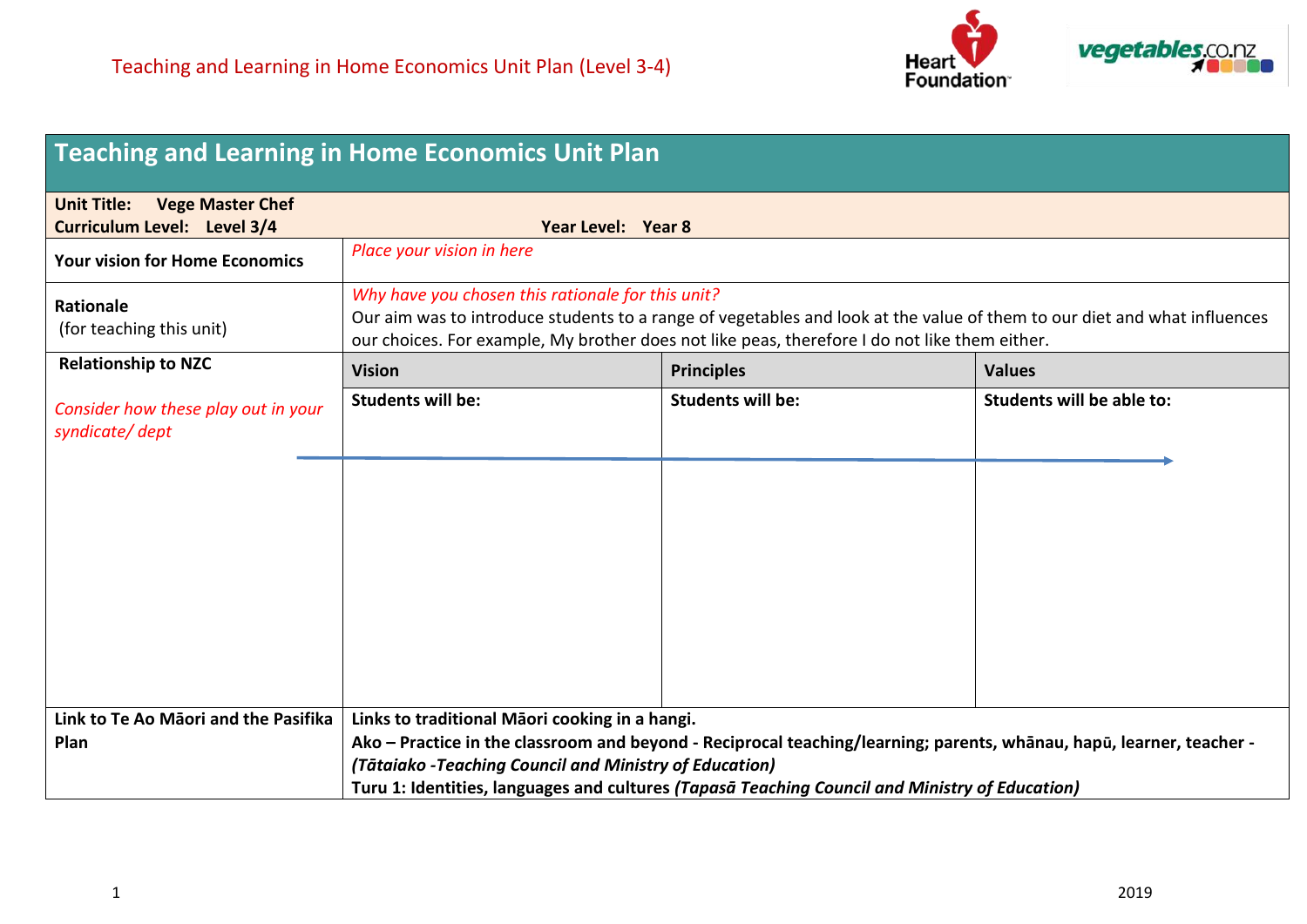

**Underlying Concepts:** *(Select the ones you are specifically going to make reference to in your teaching and learning Hauora, Health Promotion, Attitudes and Values and Socio-Ecological Perspective)*

The socio-ecological perspective will be evident when students:

- identify and reflect on factors that influence people's choices and behaviours relating to health and physical activity (including social, economic, environmental, cultural, and behavioural factors and their interactions)
- recognise the need for mutual care and shared responsibility between themselves, other people, and society
- actively contribute to their own well-being, to that of other people and society, and to the health of the environment that they live in.

| considerations and will discover the need to integrate these.                                                                                         | Through the socio-ecological perspective, students will learn to take into account the considerations that affect society as a whole as well as individual |  |  |
|-------------------------------------------------------------------------------------------------------------------------------------------------------|------------------------------------------------------------------------------------------------------------------------------------------------------------|--|--|
| https://health.tki.org.nz/Teaching-in-HPE/Health-and-PE-in-the-NZC/Health-and-PE-in-the-NZC-1999/Underlying-concepts/The-Socio-ecological-perspective |                                                                                                                                                            |  |  |
| Key Competencies Students will be able to: (Select those explicitly taught)                                                                           |                                                                                                                                                            |  |  |
| $\Box$ Thinking                                                                                                                                       |                                                                                                                                                            |  |  |
| Language, symbols, and texts                                                                                                                          | You select the ones that meet the needs of your students and put                                                                                           |  |  |
| Managing self<br>$\mathbf{L}$                                                                                                                         | your evidence here as to what you are looking for.                                                                                                         |  |  |
| Relating to others<br>L                                                                                                                               |                                                                                                                                                            |  |  |
| Participating and contributing                                                                                                                        |                                                                                                                                                            |  |  |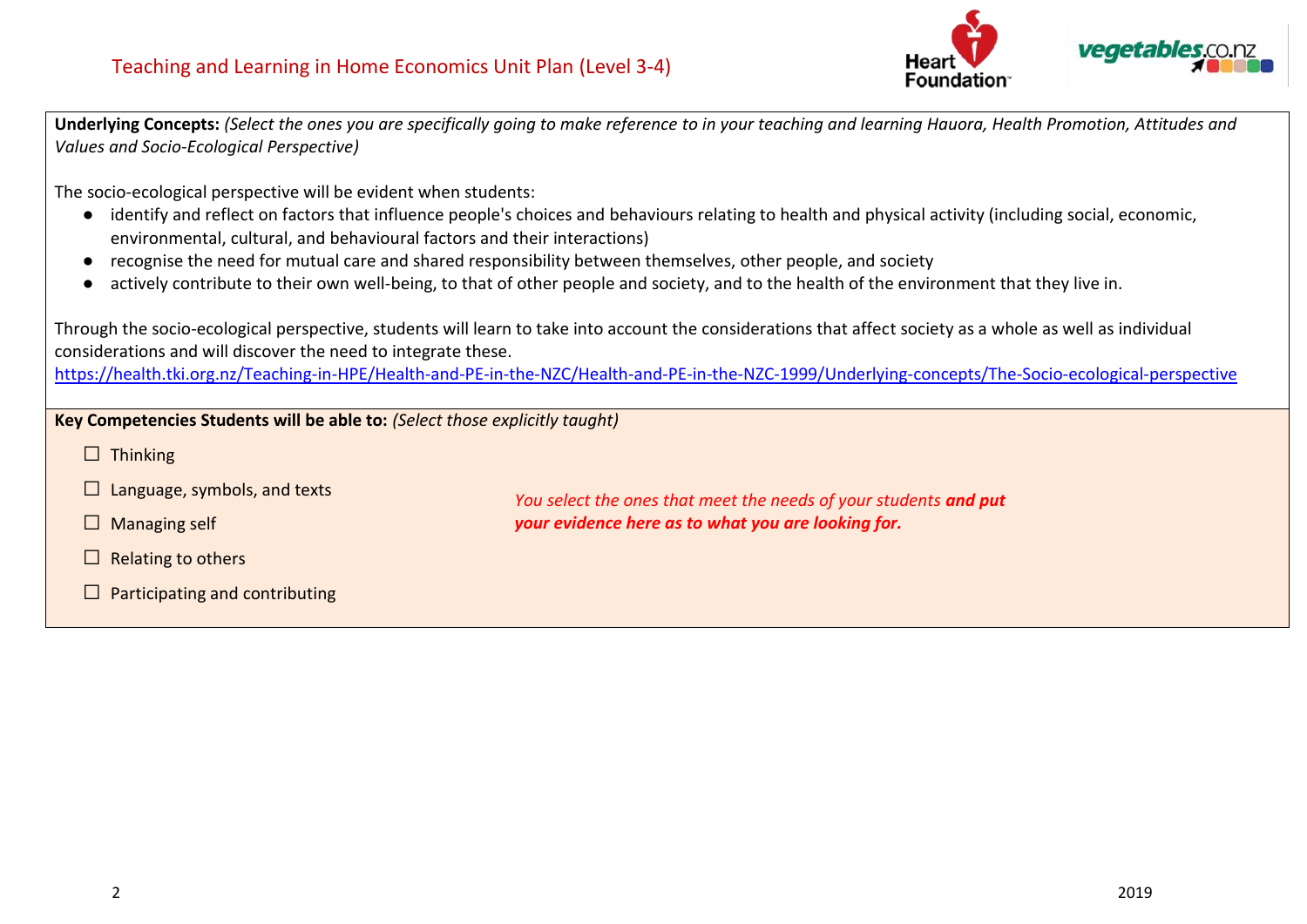





| <b>NZC Level</b>         | <b>Personal Health and Physical</b>      | <b>Movement Concepts and Motor</b>      | <b>Relationships with Other People</b>       | <b>Healthy Communities and</b>                                  |
|--------------------------|------------------------------------------|-----------------------------------------|----------------------------------------------|-----------------------------------------------------------------|
| <b>Achievement</b>       | <b>Development</b>                       | <b>Skills</b>                           |                                              | <b>Environments</b>                                             |
| <b>Objectives</b>        |                                          |                                         |                                              |                                                                 |
|                          | Students will:                           | Students will:                          | Students will:                               | Students will:                                                  |
| Level 3                  |                                          |                                         |                                              |                                                                 |
|                          | A1 Personal growth and development       | <b>B1 Movement skills</b>               | C1 Relationships                             | D1 Societal attitudes and values                                |
|                          | • Identify factors that affect personal, | • Develop more complex movement         | • Identify and compare ways of               | • Identify how health care and physical                         |
|                          | physical, social, and emotional growth   | sequences and strategies in a range of  | establishing relationships and               | activity practices are                                          |
|                          | and develop skills to manage changes.    | situations.                             | managing changing relationships.             | influenced by community and<br>environmental factors.           |
| A class could operate    | A2 Regular physical activity             | <b>B2 Positive attitudes</b>            | C2 Identity, sensitivity, and respect        |                                                                 |
| across 2 levels to allow | · Maintain regular participation in      | • Develop movement skills in            | · Identify ways in which people              | D2 Community resources                                          |
| for differentiation      | enjoyable physical activities in a range | challenging situations and describe     | discriminate and ways to act                 | • Participate in communal events and                            |
|                          | of environments and describe how         | how these challenges impact on          | responsibly to support themselves and        | describe how such events enhance the                            |
|                          | these assist in the promotion of well-   | themselves and others.                  | other people.                                | well-being of the community.                                    |
|                          | being.                                   |                                         |                                              |                                                                 |
|                          |                                          | <b>B3 Science and technology</b>        | C3 Interpersonal skills                      | D3 Rights, responsibilities, and laws                           |
|                          | A3 Safety management                     | • Participate in and describe how their | • Identify the pressures that can            | • Research and describe current health                          |
|                          | • Identify risks and their causes and    | body responds to regular and vigorous   | influence interactions with other            | and safety guidelines and practices in                          |
|                          | describe safe practices to manage        | physical activity in a range of         | people and demonstrate basic                 | their school and take action to<br>enhance their effectiveness. |
|                          | these.                                   | environments.                           | assertiveness strategies to manage<br>these. |                                                                 |
|                          | A4 Personal identity                     | B4 Challenges and social and cultural   |                                              | D4 People and the environment                                   |
|                          | • Describe how their own feelings,       | factors                                 |                                              | . Plan and implement a programme to                             |
|                          | beliefs, and actions, and those of other | • Participate in co-operative and       |                                              | enhance an identified social or                                 |
|                          | people, contribute to their personal     | competitive activities and describe     |                                              | physical aspect of their classroom or                           |
|                          | sense of self-worth.                     | how cooperation and competition can     |                                              | school environment.                                             |
|                          |                                          | affect people's behaviour and the       |                                              |                                                                 |
|                          |                                          | quality of the experience.              |                                              |                                                                 |
|                          |                                          |                                         |                                              |                                                                 |
|                          |                                          |                                         |                                              |                                                                 |
|                          |                                          |                                         |                                              |                                                                 |
|                          |                                          |                                         |                                              |                                                                 |
|                          |                                          |                                         |                                              |                                                                 |
|                          |                                          |                                         |                                              |                                                                 |
|                          |                                          |                                         |                                              |                                                                 |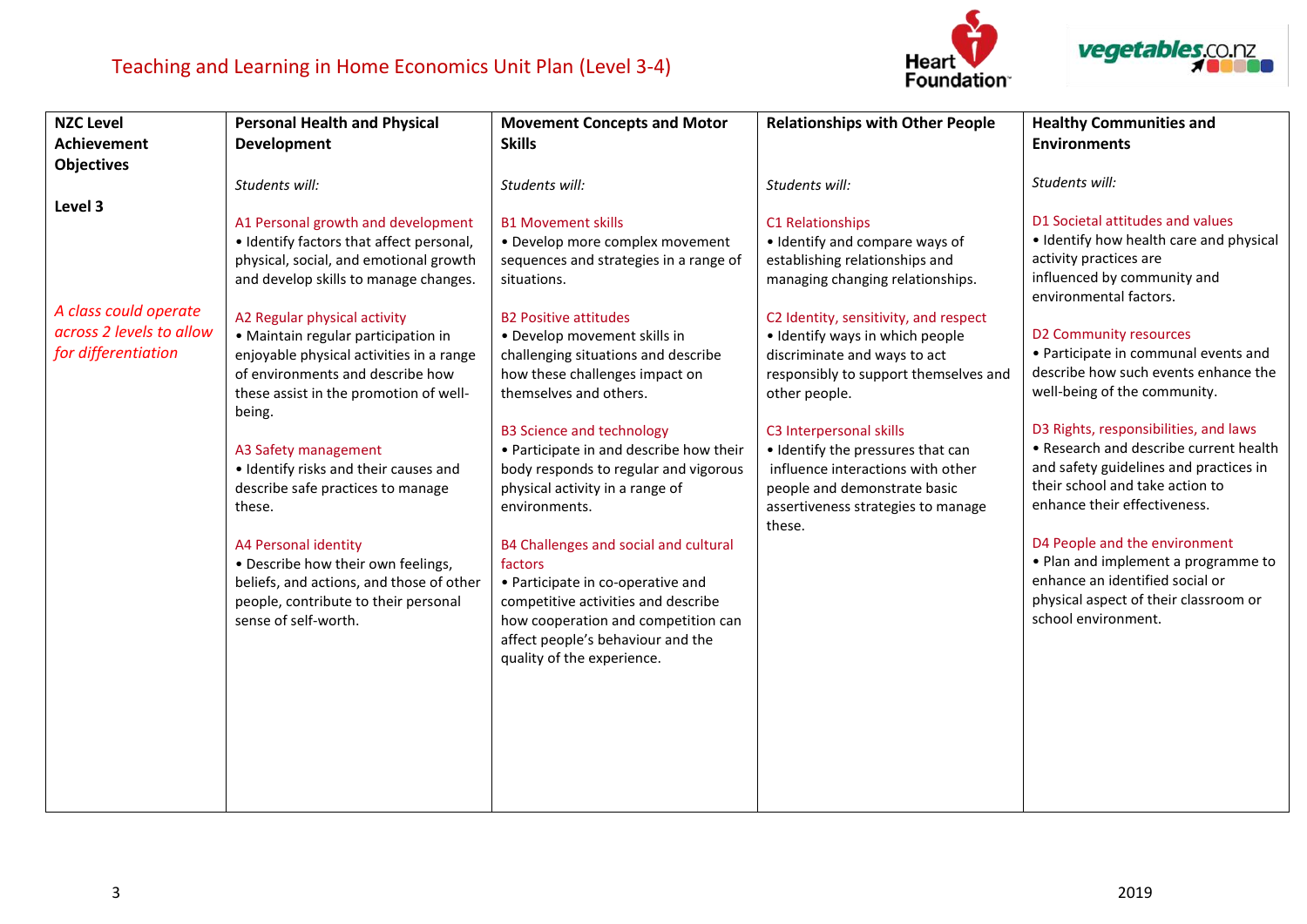





| <b>NZC Level</b>         | <b>Personal Health and Physical</b>  | <b>Movement Concepts and Motor</b>  | <b>Relationships with Other People</b>  | <b>Healthy Communities and</b>        |
|--------------------------|--------------------------------------|-------------------------------------|-----------------------------------------|---------------------------------------|
| <b>Achievement</b>       | <b>Development</b>                   | <b>Skills</b>                       |                                         | <b>Environments</b>                   |
| <b>Objectives</b>        |                                      |                                     |                                         |                                       |
|                          | Students will:                       | Students will:                      | Students will:                          | Students will:                        |
| Level 3                  |                                      |                                     |                                         |                                       |
|                          | A1 Personal growth and               | <b>B1 Movement skills</b>           | <b>C1 Relationships</b>                 | D1 Societal attitudes and values      |
|                          | development                          | • Demonstrate consistency and       | • Identify the effects of changing      | • Investigate and describe lifestyle  |
|                          | • Describe the characteristics of    | control of movement in a range of   | situations, roles, and responsibilities | factors and media influences that     |
|                          | pubertal change and discuss          | situations.                         | on relationships and describe           | contribute to the well-being of       |
| A class could operate    | positive adjustment strategies.      |                                     | appropriate responses.                  | people in New Zealand.                |
| across 2 levels to allow |                                      | <b>B2 Positive attitudes</b>        |                                         |                                       |
| for differentiation      | <b>A2 Regular physical activity</b>  | • Demonstrate willingness to        | C2 Identity, sensitivity, and respect   | <b>D2 Community resources</b>         |
|                          | • Demonstrate an increasing          | accept challenges, learn new skills | • Recognise instances of                | • Investigate and/or access a         |
|                          | sense of responsibility for          | and strategies, and extend their    | discrimination and act responsibly to   | range of community resources that     |
|                          | incorporating regular and            | abilities in movement-related       | support their own rights and feelings   | support well-being and evaluate       |
|                          | enjoyable physical activity into     | activities.                         | and those of other people.              | the contribution made by each to      |
|                          | their personal lifestyle to enhance  |                                     |                                         | the well-being of community           |
|                          | well-being.                          | <b>B3 Science and technology</b>    | <b>C3 Interpersonal skills</b>          | members.                              |
|                          |                                      | • Experience and demonstrate how    | • Describe and demonstrate a range      |                                       |
|                          | <b>A3 Safety management</b>          | science, technology, and the        | of assertive communication skills       | D3 Rights, responsibilities, and      |
|                          | • Access and use information to      | environment influence the           | and processes that enable them to       | laws; D4 People and the               |
|                          | make and action safe choices in a    | selection and use of equipment in a | interact appropriately with other       | environment                           |
|                          | range of contexts.                   | variety of settings.                | people                                  | • Specify individual responsibilities |
|                          |                                      |                                     |                                         | and take collective action for the    |
|                          | <b>A4 Personal identity</b>          | <b>B4 Challenges and social and</b> |                                         | care and safety of other people in    |
|                          | • Describe how social messages       | cultural factors                    |                                         | their school and in the wider         |
|                          | and stereotypes, including those     | • Participate in and demonstrate    |                                         | community.                            |
|                          | in the media, can affect feelings of | an understanding of how social and  |                                         |                                       |
|                          | self-worth.                          | cultural practices are expressed    |                                         |                                       |
|                          |                                      | through movement.                   |                                         |                                       |
|                          |                                      |                                     |                                         |                                       |
|                          |                                      |                                     |                                         |                                       |
|                          |                                      |                                     |                                         |                                       |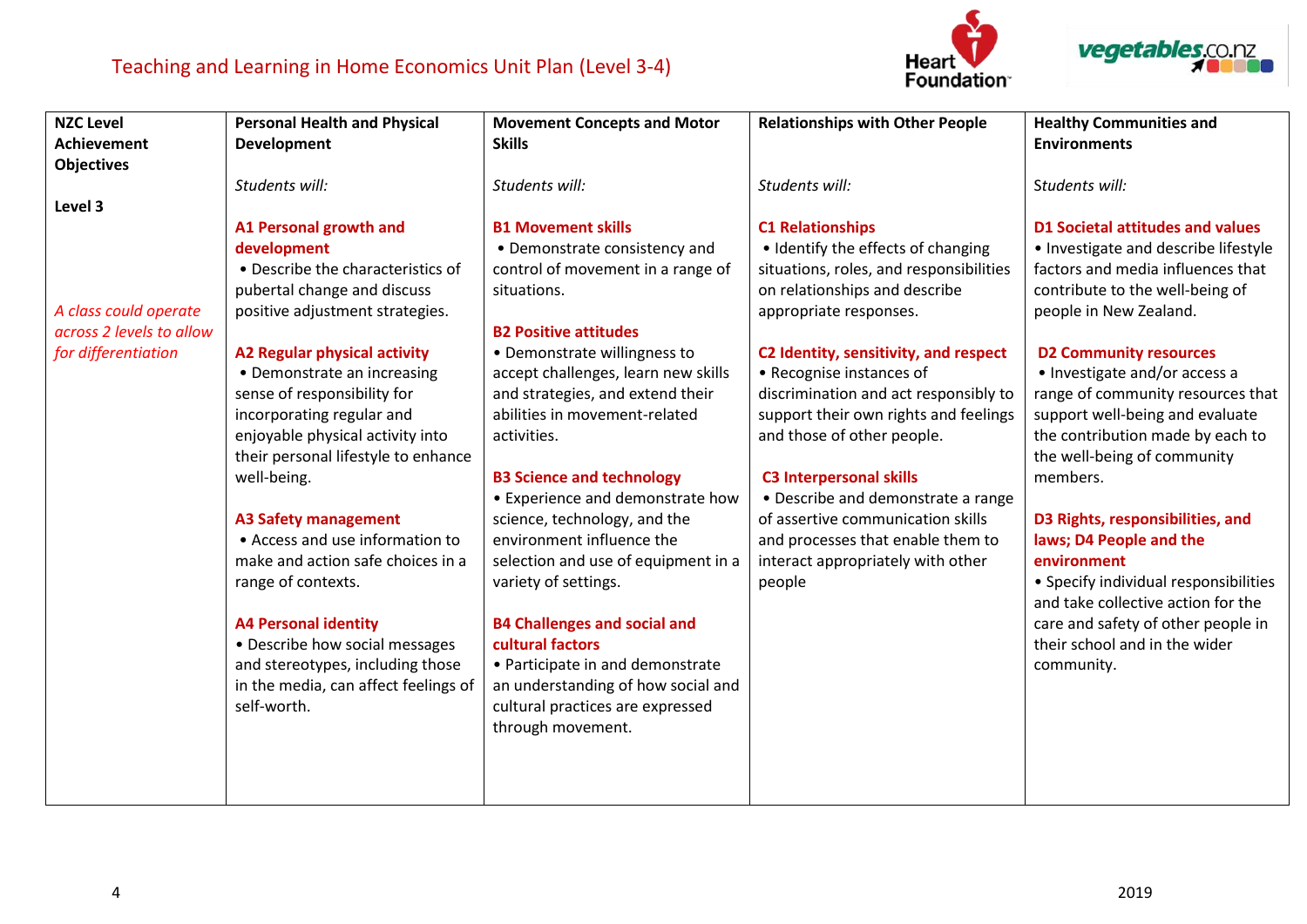

| <b>Learning Intentions</b>                                                                         | Students will develop their learning intentions and success criteria from the AOs selected. Verbs - describe, contribute, identify, participate and<br>take action<br>You develop this with your students                                                                                                                                                                                                                                                                                                                                                                          |                           |  |
|----------------------------------------------------------------------------------------------------|------------------------------------------------------------------------------------------------------------------------------------------------------------------------------------------------------------------------------------------------------------------------------------------------------------------------------------------------------------------------------------------------------------------------------------------------------------------------------------------------------------------------------------------------------------------------------------|---------------------------|--|
| Language of (AOs)                                                                                  |                                                                                                                                                                                                                                                                                                                                                                                                                                                                                                                                                                                    |                           |  |
| <b>Teaching and Learning Action Plan</b>                                                           |                                                                                                                                                                                                                                                                                                                                                                                                                                                                                                                                                                                    | <b>Resources required</b> |  |
| vegetable garden/ home vegetable garden.                                                           | This is an Inquiry based unit. The aim is that students will investigate the nutritional value of a wide variety of<br>vegetables; they will identify the best cooking method. They would have investigated their local markets/school                                                                                                                                                                                                                                                                                                                                             |                           |  |
| Potential inquiry questions.<br>$\bullet$<br>$\bullet$<br>$\bullet$<br>eat the vegetables they do. | Inquiry - The value and influences of a variety of vegetables in the diet of a Year 8 student.<br>• There are few vegetables in take away foods. Why?<br>What is the value of vegetables for you as a growing student?<br>Vegetables are too expensive and my parents do not see the value of eating them. What can I do to make<br>cheaper vegetable dishes at home with my parents?<br>Vegetables are full of nutrition. What particular nutrients would help my body?<br>What vegetables do my peers like and why? Survey some of my peers and find out what influences them to |                           |  |
| <b>Background</b><br>students do not eat vegetables.                                               | Students will describe the value of vegetables to meet Child's (2-12) Nutritional recommended vegetable needs for<br>their daily requirement. They will be familiar and investigate models of well-being and the impact of making, buying,<br>sharing and eating kai in particular vegetables. They will describe influences that impact on daily food choices when                                                                                                                                                                                                                |                           |  |
|                                                                                                    | Visit a local garden or have one into speak and identify how vegetables are grown, seed, bulb, seedling etc and<br>consider growing some vegetables that could be used in the school canteen or classroom. Taking action promoting<br>the consumption of vegetables in your school and your own diet. Write an article for the school newsletter<br>advocating for more vegetables in students' diets. Identify where vegetables grow in the local community and visit.                                                                                                            |                           |  |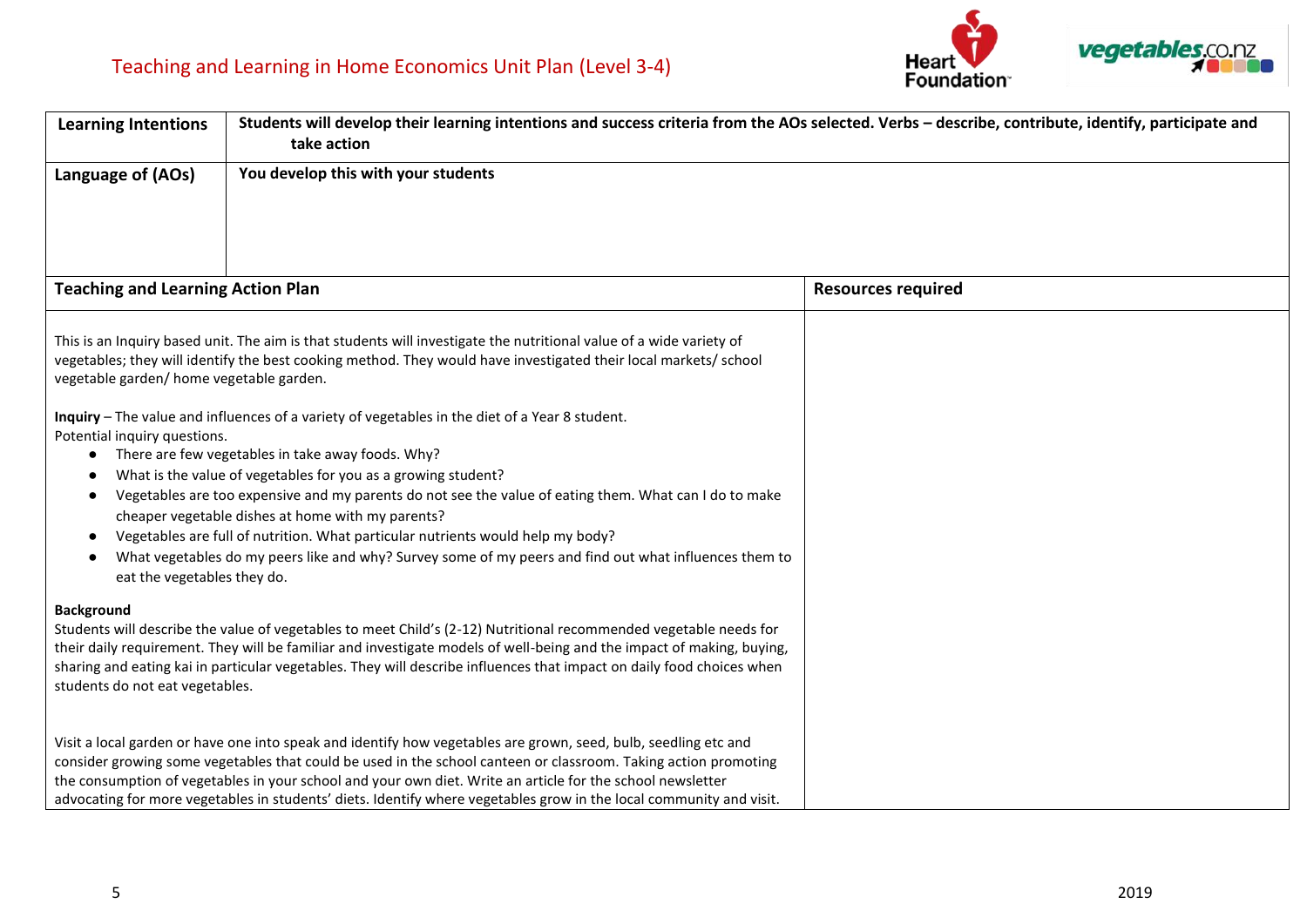

| <b>Teaching and Learning Sequence</b>                                                                                                                                                   |                                                                                                                                   |              |  |
|-----------------------------------------------------------------------------------------------------------------------------------------------------------------------------------------|-----------------------------------------------------------------------------------------------------------------------------------|--------------|--|
|                                                                                                                                                                                         | What                                                                                                                              | <b>Notes</b> |  |
| Week 1<br>Identify where your students are at -<br>what can they do $-$ group them and<br>use the activities provided.<br>Use the questions to encourage them<br>to think about changes | Teacher to provide a taste test of a variety of seasonal<br>vegetables with a variety of cooking methods to begin the<br>inquiry. |              |  |
| Week 2                                                                                                                                                                                  |                                                                                                                                   |              |  |
| Week 3                                                                                                                                                                                  |                                                                                                                                   |              |  |
| Week 4                                                                                                                                                                                  |                                                                                                                                   |              |  |
| Week 5                                                                                                                                                                                  |                                                                                                                                   |              |  |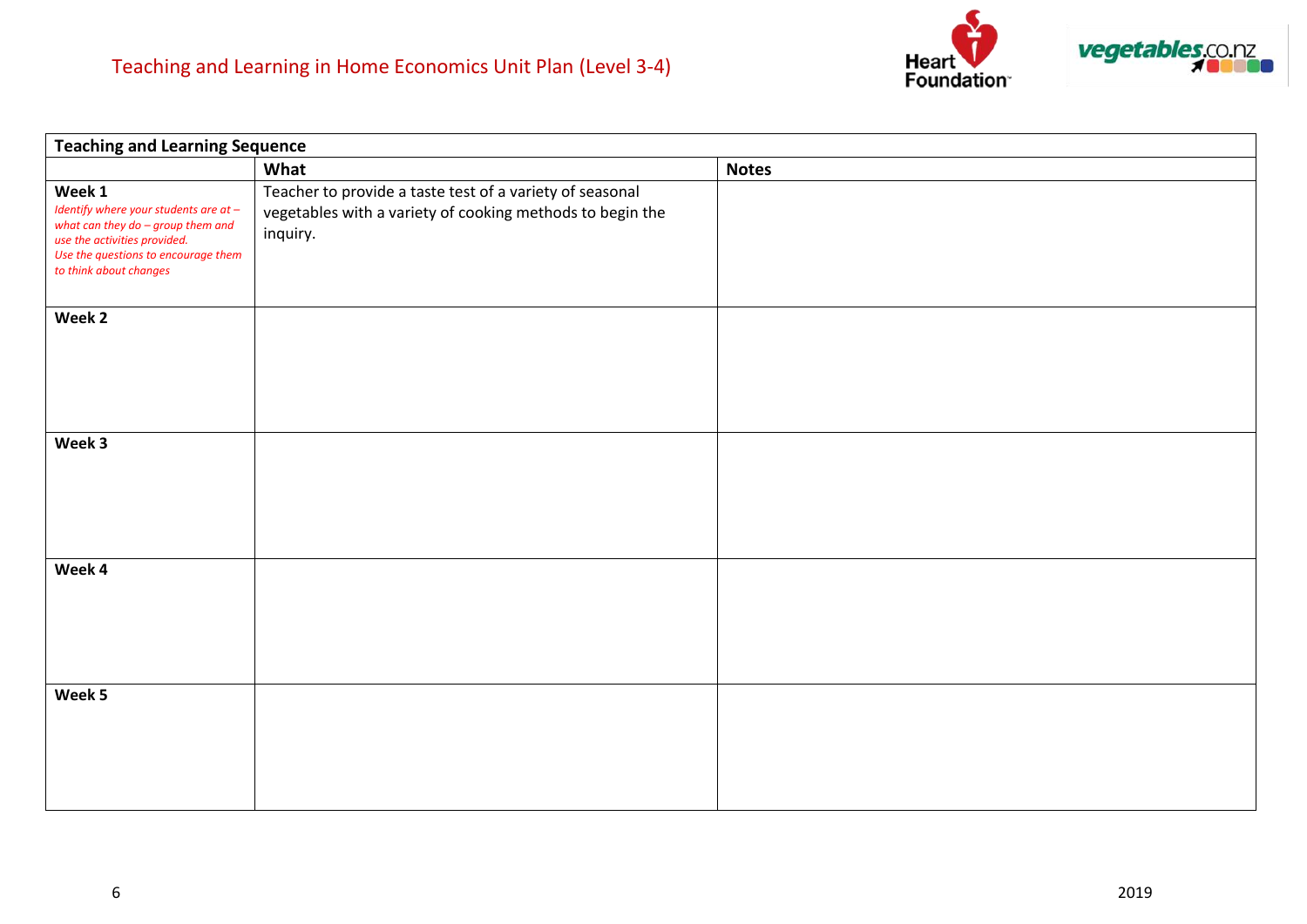

| <b>ASSESSMENT</b><br>The primary purpose of assessment is to improve students' learning and teachers' teaching as both student and teacher respond to the information<br>that it provides (pg 39 NZC) |                                                                                                                                                   |                                                                                                                        |  |  |
|-------------------------------------------------------------------------------------------------------------------------------------------------------------------------------------------------------|---------------------------------------------------------------------------------------------------------------------------------------------------|------------------------------------------------------------------------------------------------------------------------|--|--|
| <b>Prior learning</b><br><b>What do they know?</b><br>What can they do?                                                                                                                               | <b>Formative</b><br>Individual and group feedback & feedforward -<br><b>What are they learning?</b><br>What do they need to learn?                | <b>Summative</b><br>By the end of the unit what have they learned?                                                     |  |  |
| Gather evidence of prior knowledge from the development<br>of your inquiry                                                                                                                            | Gather info on the way through - photographs,<br>blogs, research, peer feedback, student voice to<br>keep you building on what they need to learn | Use the annotated scenarios, at the end of the<br>unit, to make an overall teacher judgment against<br>your chosen AOs |  |  |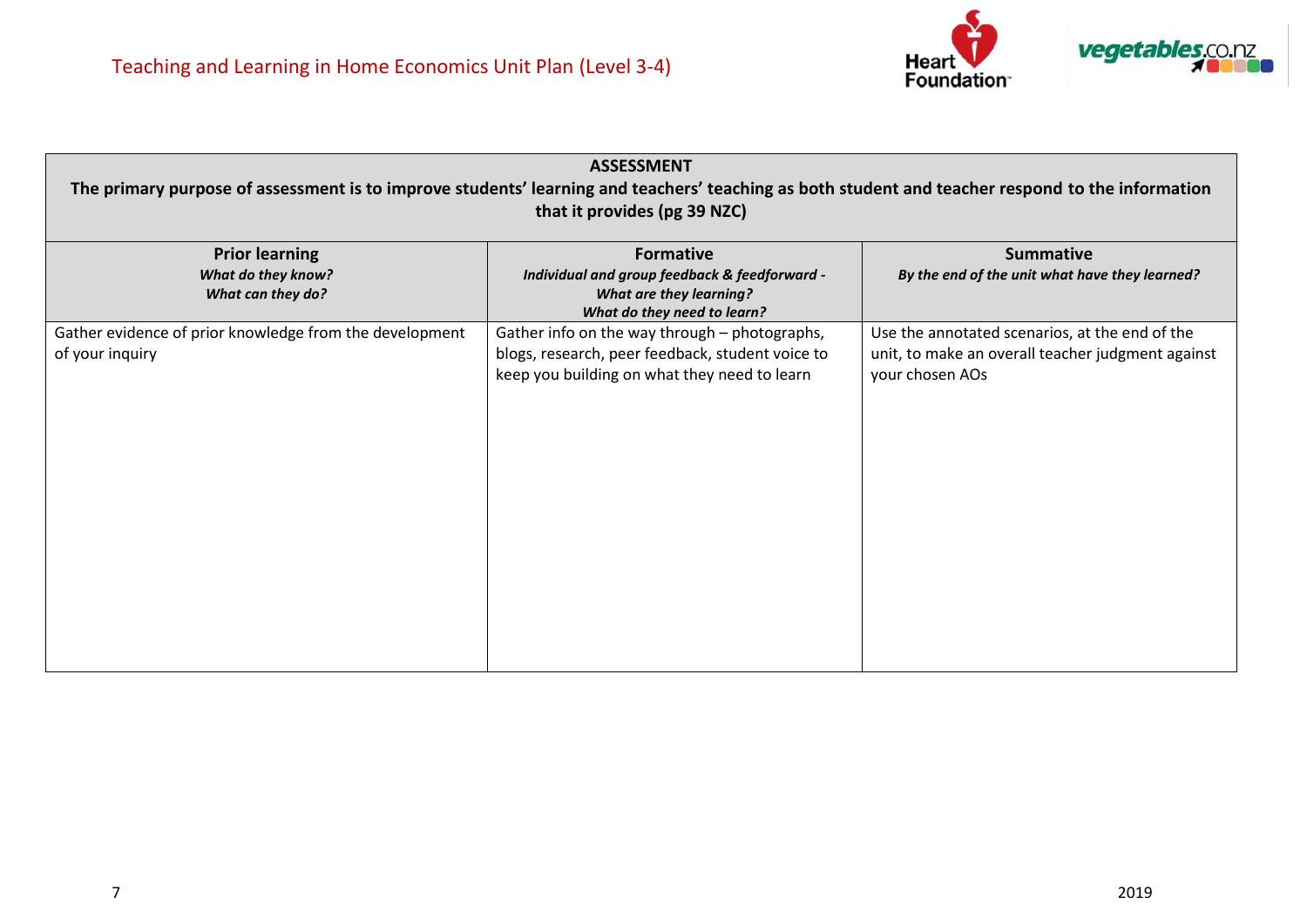

| <b>Reflection and Review</b>                                                                                                      |                           |
|-----------------------------------------------------------------------------------------------------------------------------------|---------------------------|
| What happened as a result of the teaching? Use assessment evidence as a basis for reflection.                                     |                           |
| How well did the student do?                                                                                                      | This unit was reviewed on |
| What did they learn as a result of your teaching and learning?<br>$\bullet$                                                       |                           |
| Was the learning challenging enough or was it too challenging?<br>$\bullet$                                                       |                           |
| Was the learning differentiated sufficiently to extend all students in their learning?<br>$\bullet$                               |                           |
| Was there enough time for students to develop/practise their learning?<br>$\bullet$                                               |                           |
| Did teaching/learning activities support students' work towards their intended learning and what was it about the activities that |                           |
| made a difference?                                                                                                                |                           |
| What supported the students' learning in this unit, and what were the barriers to students' learning?                             |                           |
| Were students enabled to transfer their learning to other contexts?<br>$\bullet$                                                  |                           |
|                                                                                                                                   |                           |
|                                                                                                                                   |                           |
|                                                                                                                                   |                           |
|                                                                                                                                   |                           |
|                                                                                                                                   |                           |
|                                                                                                                                   |                           |
|                                                                                                                                   |                           |
|                                                                                                                                   |                           |
|                                                                                                                                   |                           |
|                                                                                                                                   |                           |